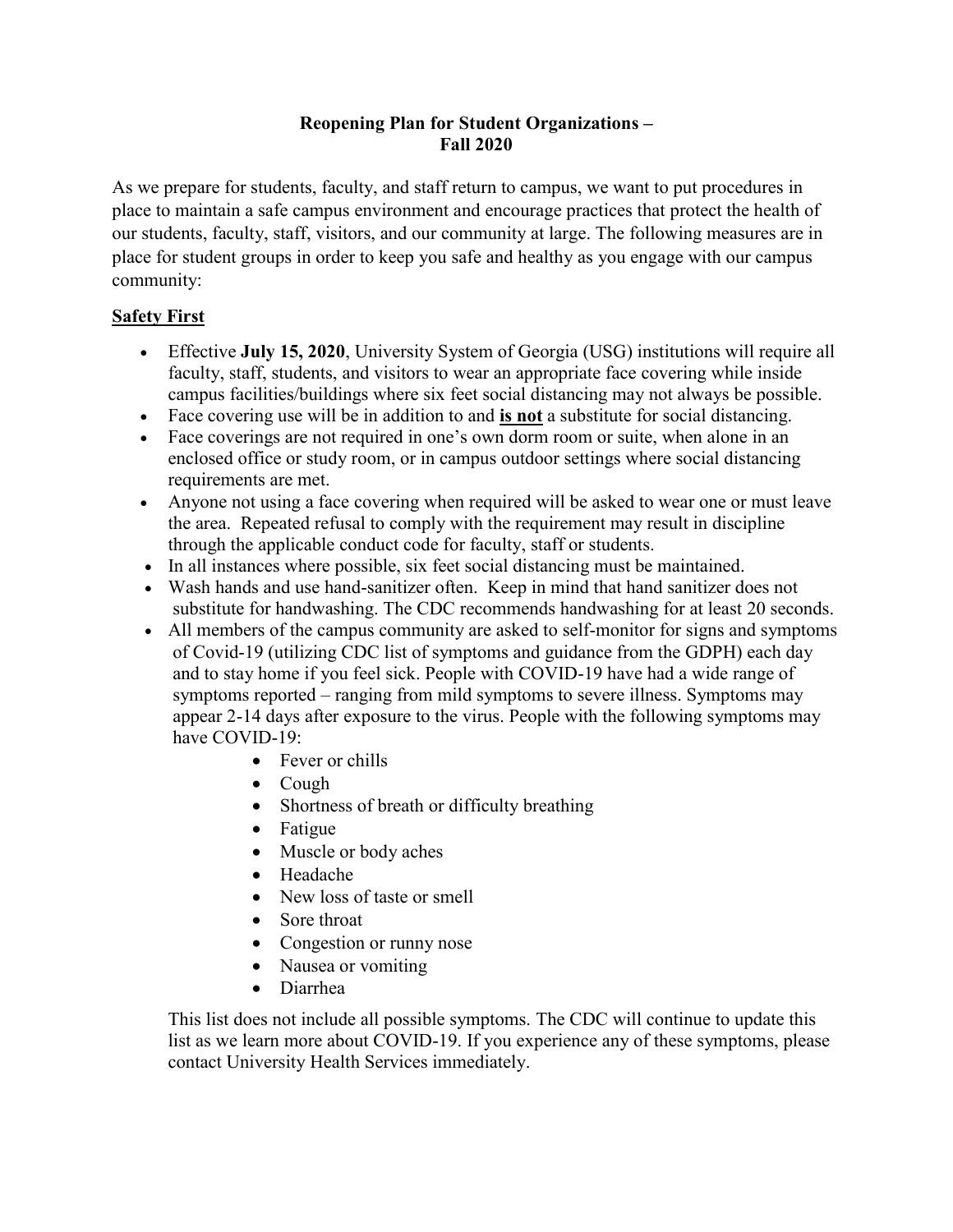All students are required to complete the COVID-19 training in SkillSoft to help maintain a healthy and safe campus community.

## **Student Organization Registration**

- All student groups are required to complete the RESET (Registration Enrichment and Support Education Training) in order to have active status for the 2020-21 academic year.
- RESET will be held in D2L this year. To access D2L, access the SWAN and use your SWAN credentials. The RESET training in D2L will be available July 15 – October 2, 2020 for student organization registration.
- In addition to RESET, you will need to upload the appropriate documents into Loch-In. These include, but may not be limited to: Organization Roster, Organization Constitution, and Advisor Agreement.

#### **Student Group Programs, Events, and Meetings**

- In order to effectively social distance, official events and meetings will need to be held in the university's official virtual platform, TEAMS. In TEAMS, student organizations can create their own groups and save documents such as minutes, rosters, and other important documents that all members can access. A TEAMS training for student groups leaders will be held on July 22. Please contact Mr. Willie Mickell, Assistant Director of Student Organizations for more information [\(WillieMickell@clayton.edu\)](mailto:WillieMickell@clayton.edu).
- All events and meetings will still need to follow the approval process. The event will need to be registered in Loch-In and approved by your advisor and Campus Life Administrators. This is so that we can keep track of events being held, help promote these events to the student body, and ensure that we are utilizing our resources and technology efficiently and effectively in support of the University's goals and mission.
- Event flyers will still need to follow the approval process. Flyers must include the title of the event, date, time, and location of the event, event sponsor, and the disability statement. Please email an electronic copy of your flyer at least five days prior to the event to Mr. Willie Mickell, Assistant Director of Student Organizations for approval prior to posting virtually and in social media platforms.

## **Budgets, Fundraising, and Purchases**

- All budget, fundraising, and purchase requests will still follow the same procedures as outlined in the RESET presentation and the Student Affairs Business Office (SABO) business manual. Please access the SABO business manual for more information.
- Dues collection will still follow the same procedures as outlined in the RESET presentation and the Student Affairs Business Office (SABO) business manual. Please contact Mr. Willie Mickell, Assistant Director of Student Organizations if your organization will collect dues.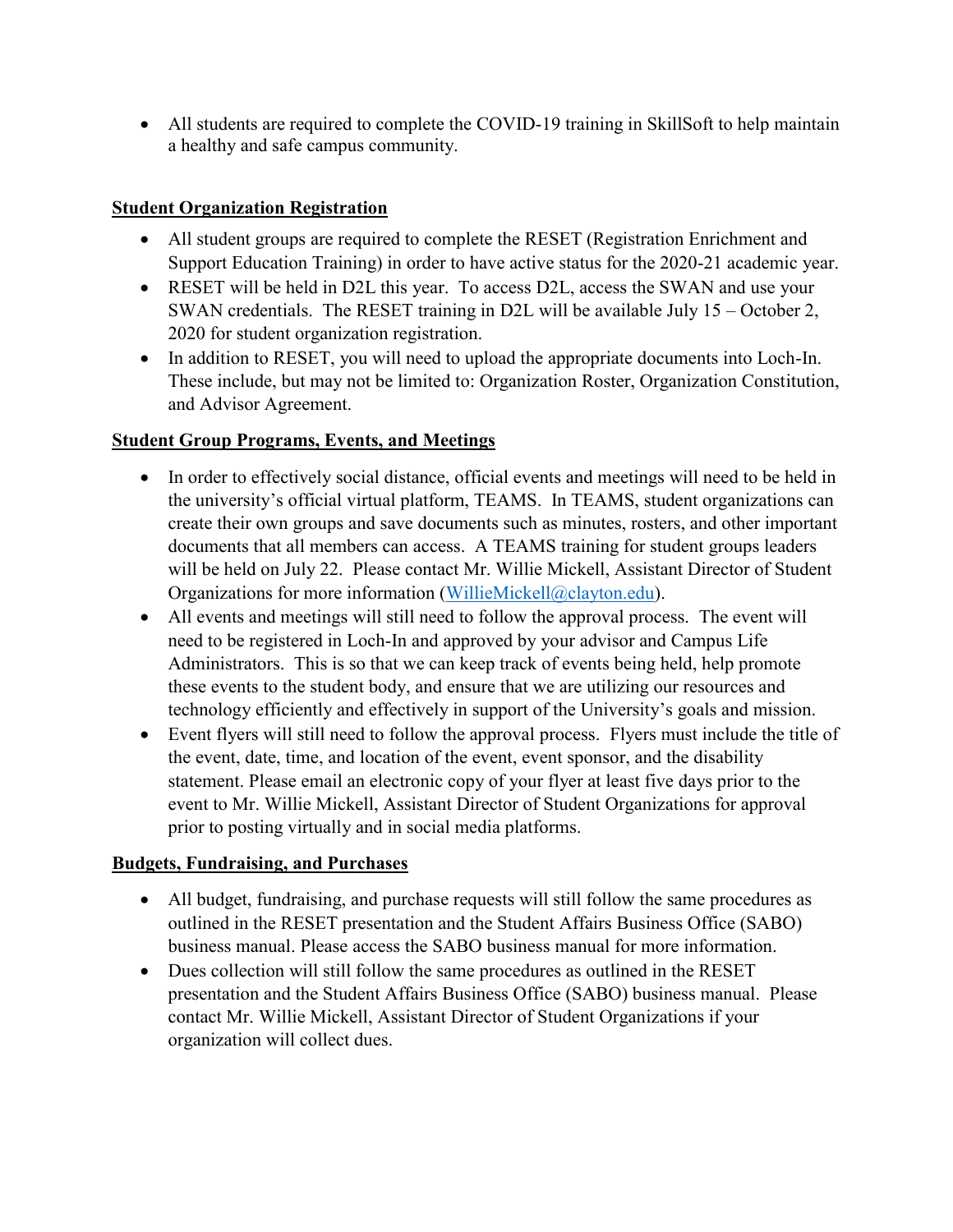## **Travel**

 Due to COVID-19 concerns, Clayton State University and the University System of Georgia have suspended all unessential travel.

#### **Marketing and Recruitment Activities**

- Student groups are encouraged to participate in the virtual Student Organization Fair and the virtual Student Organization showcase to effectively recruit new members.
- All other recruitment activities (specifically for national organizations) should offer an alternative virtual format.
- Due to social distancing measures, Main Street table reservations have been suspended until further notice.
- Student groups may design their own unique and original student organization logo provided that appropriate copyright and trademark laws and guidance are practiced. Please contact Mr. Willie Mickell, Assistant Director of Student Organizations if your organization is interested in designing a logo or for logo approval.

#### **In-Person Activities**

- The health and safety of our campus community is our priority during these unprecedented times. Therefore, there will be limited approvals of in-person activities. Requests for such events must include a practical plan for social distancing, limit participation to appropriate social distancing capacity, a cleaning plan, and other requirements as deemed appropriate to maintain the health and safety of the campus community.
- Certain Tier IV student groups maintain office space in the Student Activities Center (SAC) Student Organization Suite. These offices will be limited to one person occupancy while in use.
- The Student Organization Suite will be closed due to social distancing, however student leaders may still access resources, including copies, supplies, and other materials by appointment with the Assistant Director of Student Organizations.

## **Student Group and Student Leadership Trainings**

- Tier III and Tier IV student organizations will be required to attend the monthly Council for Student Organization Leaders (CSOL) virtual meeting. All student group leaders regardless of Tier level are encouraged and welcomed to attend these meetings.
- Tier IV student organizations leaders will be required to attend scheduled student development days and other trainings as required of the leadership position.